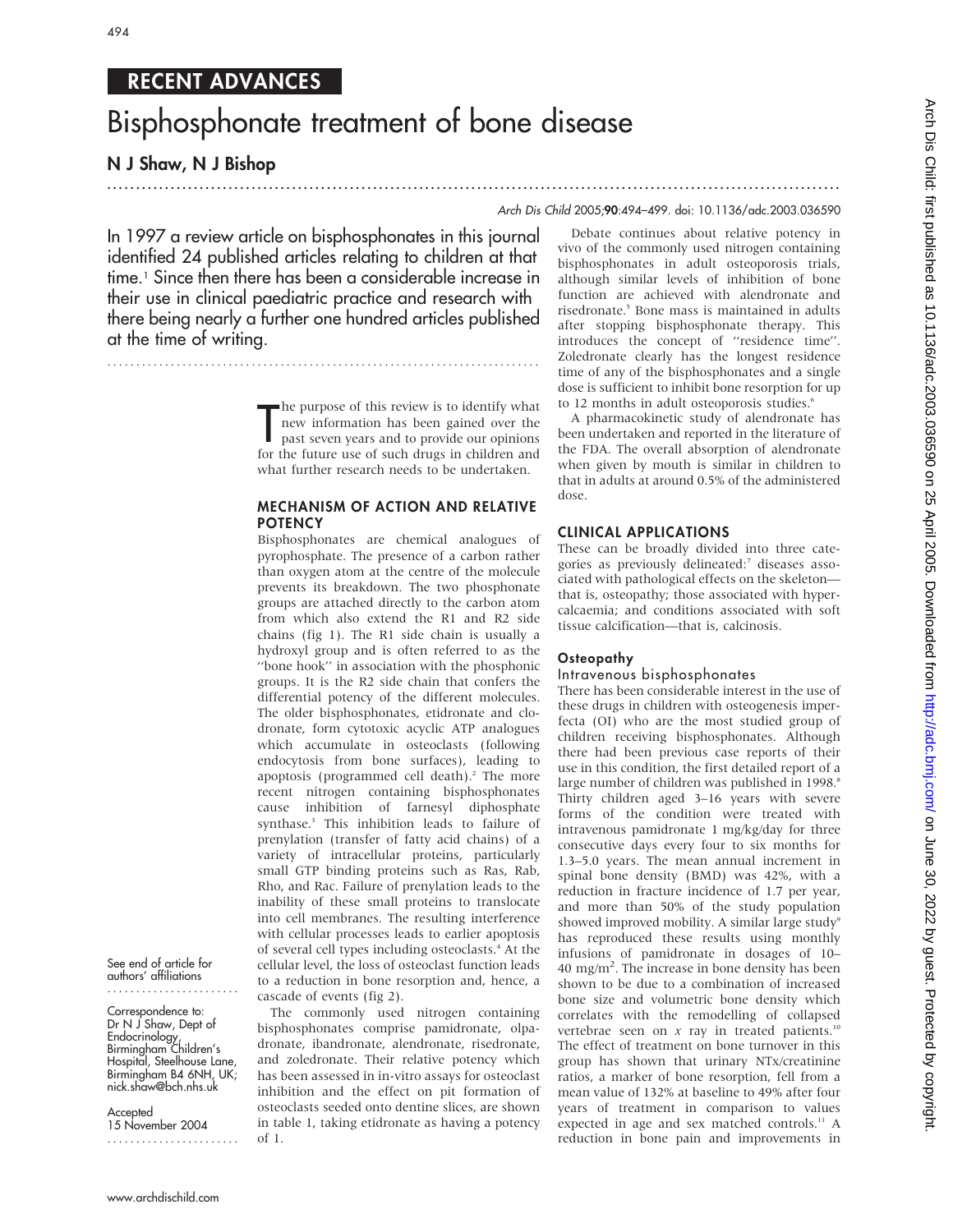

Figure 1 Structure of pyrophosphate and bisphosphonate.

confidence and general wellbeing have been subjectively reported by many children, and an objective improvement in grip strength has been documented after four months of the first treatment, which is maintained for at least two years.<sup>12</sup> Although no relation between OI type and treatment effect has been shown, there is an inverse relation with baseline bone mineral content (BMC) with the most severely affected individuals having the largest increments in BMC.

The impact on bone histology has been reported in a group of 45 patients before and after 2.4 years of treatment.<sup>14</sup> Cortical width was shown to increase by 88% and cancellous bone volume by 46% due to an increase in trabecular number rather than thickness. No evidence of a mineralisation defect was seen in this study. A study in infants under the age of 3 years with severe OI<sup>15</sup> used a more frequent dosage regime of 0.5 mg/kg/day on three consecutive days every six weeks due to the anticipated higher bone turnover. In comparison to historical controls they showed a dramatic increase in BMD of 86–227%, a reduction in fracture incidence, improved handling by carers, and remarkable remodelling of previously deformed bones.

Although studies in children with OI have been criticised because of the lack of randomised controlled studies, the marked changes seen in various parameters are unlikely to be a chance event. Currently bisphosphonate treatment would be regarded as an important component of the multidisciplinary approach to children with severe OI.

Several other patient groups have shown beneficial effects from the use of bisphosphonates on bone density and fracture frequency. Most of these studies have used intravenous pamidronate (dose range 2–15 mg/kg/y) given every three to six months and include glucocorticoid induced osteoporosis,<sup>16</sup> osteoporosis-pseudoglioma syndrome,<sup>17</sup> Menkes disease,<sup>18</sup> and cerebral palsy.<sup>19</sup> Although most studies have utilised a schedule of three consecutive daily infusions of 1 mg/kg of pamidronate, one study<sup>20</sup> which examined the use of single day infusions of the same dose showed median increases of 23.5% in lumbar spine bone density after six months and a reduction in fracture rate from an average of 1.9 per year pretreatment to 0.2 in the follow up period of 6– 22 months.

#### Oral bisphosphonates

Studies examining the efficacy of oral bisphosphonates in children are limited, in contrast to the experience in adult practice where they are the primary means of treatment for osteoporosis. One of the early studies used oral pamidronate or olpadronate in 12 children (four of whom had osteogenesis imperfecta and six with idiopathic osteoporosis) for 2–8 years.<sup>21</sup> The change in the mean spinal bone density standard deviation score (Z-score) was from  $-3.8$  to  $-1.9$  over five years, with a reduction in the number of fractures in those with OI. A recent study from the Netherlands examined the use of olpadronate in children with OI given in a daily dose of 10 mg/m<sup>2</sup> by mouth, in a randomised placebo controlled trial

| <b>Bisphosphonate</b> | <b>Relative potency</b> |
|-----------------------|-------------------------|
|                       |                         |
| Etidronate            |                         |
| Clodronate            | 10                      |
| Pamidronate           | 100                     |
| Olpadronate           | $200 - 500$             |
| <b>Ibandronate</b>    | 500-1000                |
| Alendronate           | 1000-2000               |
| Risedronate           | 2000                    |
| Zoledronate           | 10000                   |

for a period of two years.<sup>22</sup> There was a larger rise in spinal bone density in the active treatment group (Z-score improved from  $-$  4.98 to  $-3.31$ ) than the placebo group (Z-score improved from  $-4.84$  to  $-4.70$ ). There were fewer fractures in the olpadronate treated group, with a 31% reduction in relative fracture risk. Despite these changes there were no detectable differences in functional outcome, grip strength, lumbar vertebral height, or urinary markers of bone resorption. The lack of beneficial effect on functional outcome is in contrast to the previously reported uncontrolled studies using intravenous pamidronate. No child who received active treatment reported gastrointestinal upset or had evidence of renal or hepatic dysfunction.

One study of 38 children<sup>23</sup> with connective tissue disease, 30 of whom were receiving continuous glucocorticoid therapy for at least six months, evaluated the use of alendronate over a period of one year. Subjects weighing less than 20 kg received a dose of 5 mg daily and those greater than 20 kg received 10 mg daily. Lumbar spine BMD increased by a mean of 14.9%, in comparison to an increment of 2.6% in an untreated control group containing patients with less severe disease. There were insufficient duration and numbers to comment on effects on fracture incidence. Apart from some reports of gastrointestinal irritation the drug was well tolerated. There are currently few studies of oral bisphosphonate usage in children containing a significant number of children with the same condition to enable decisions to be made regarding their efficacy, and there are no studies comparing oral to intravenous bisphosphonates in the same condition.

#### Hypercalcaemia

Bisphosphonates have been used in children with hypercalcaemia due to a variety of causes including immobilisation, leukaemia, hyperparathyroidism, and subcutaneous fat necrosis. A retrospective review<sup>24</sup> of the use of intravenous pamidronate in five children with hypercalcaemia associated with malignancy showed successful resolution within 48 hours with single infusions of 1–2 mg/kg. One patient developed symptomatic hypocalcaemia and two developed transient hypophosphataemia. Intravenous pamidronate in doses of 35–60 mg/ $m<sup>2</sup>$  also proved successful in children with advanced liver disease and hypercalcaemia prior to liver transplantation.25 Another report documents responses to intravenous pamidronate in doses ranging from 0.5 to 1.0 mg/kg in three children with hypercalcaemia of differing aetiology.26 Oral etidronate in a dose of 3.7 mg/kg/day proved effective in normalising plasma calcium within two weeks in a child with immobilisation induced hypercalcaemia secondary to Guillain-Barré syndrome.<sup>27</sup> Etidronate was also used in a dose of 5 mg/kg twice daily in a 1 month old infant with hypercalcaemia secondary to subcutaneous fat necrosis<sup>28</sup> who had failed to respond to intravenous saline, frusemide, and prednisone, with the plasma calcium normalising within 24 hours. We are also aware of the use of intravenous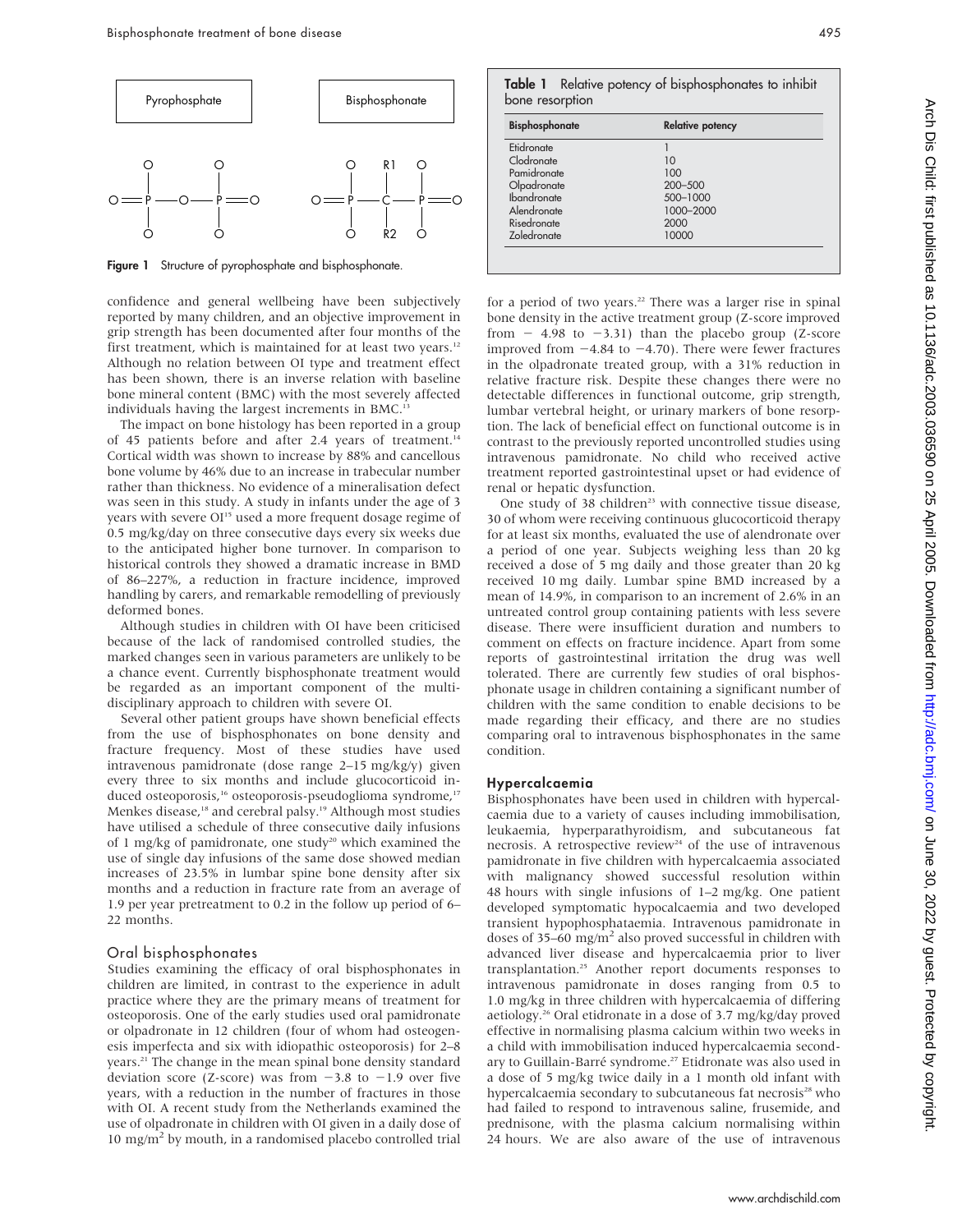

Figure 2 Cascade of events triggered by administration of a bisphosphonate.

pamidronate in the treatment of hypercalcaemia due to neonatal severe hyperparathyroidism<sup>29</sup> and immobilisation hypercalcaemia following spinal cord injury.<sup>30</sup>

#### **Calcinosis**

In contrast to their use in osteopathy and hypercalcaemia there have been few further reports of the use of bisphosphonates in conditions associated with calcinosis in paediatric practice such as dermatomyositis, fibrodysplasia ossificans progressiva, and scleroderma. One report of a 6 year old child with extensive subcutaneous calcification secondary to dermatomyositis documents the use of oral alendronate in a dose of 10 mg daily for one year. $31$  During this time the bouts of fever and cellulitis related to the calcinosis ceased and the range of joint movements improved within six months, with radiological resolution of calcified deposits in the axilla and extrusion of several calcified deposits through the skin.

#### Miscellaneous conditions

Fibrous dysplasia is a condition in which bone marrow cells are affected by somatic activating mutations of the gene encoding the  $\alpha$  subunit of the stimulatory G  $\alpha$  protein Gs $\alpha$ . In this condition dysplastic lesions within the skeleton can cause bone pain, cranial nerve compression, bone deformity, and fractures. It may occur in isolation or more commonly as part of the McCune-Albright syndrome. Intravenous

pamidronate has been used in several small studies with reports of improvement in bone pain and a reduction in markers of bone turnover. Although a study in adults<sup>32</sup> reported refilling of the dysplastic bone lesions in approximately 50% of patients, a detailed  $x$  ray and histological study in 18 children and adolescents treated with pamidronate for at least one year did not confirm this effect.<sup>33</sup> Iliac crest bone biopsies containing dysplastic lesions showed no effect of treatment on parameters of bone resorption and a progression in the bone deformity necessitated orthopaedic surgery in seven patients. Thus it would appear that in this particular patient group the only indication for such treatment would be uncontrollable bone pain.

Idiopathic hyperphosphatasia is a rare autosomal recessive bone disorder characterised by excessive bone resorption and bone formation which may present in infancy or later childhood. Most cases are due to inactivating mutations in the gene coding for osteoprotegerin. Progressive bone deformity and fractures often lead to loss of ambulation by the teenage years. An 11 year old girl with this condition, $34$ who had failed to respond to conventional monthly doses of pamidronate, was then treated with intravenous ibandronate; 5 mg infusions were given every month until suppression of alkaline phosphatase levels was achieved. She received 45 mg over three years, during which biochemical markers of bone turnover were suppressed into the normal range; she had no further fractures and she remained mobile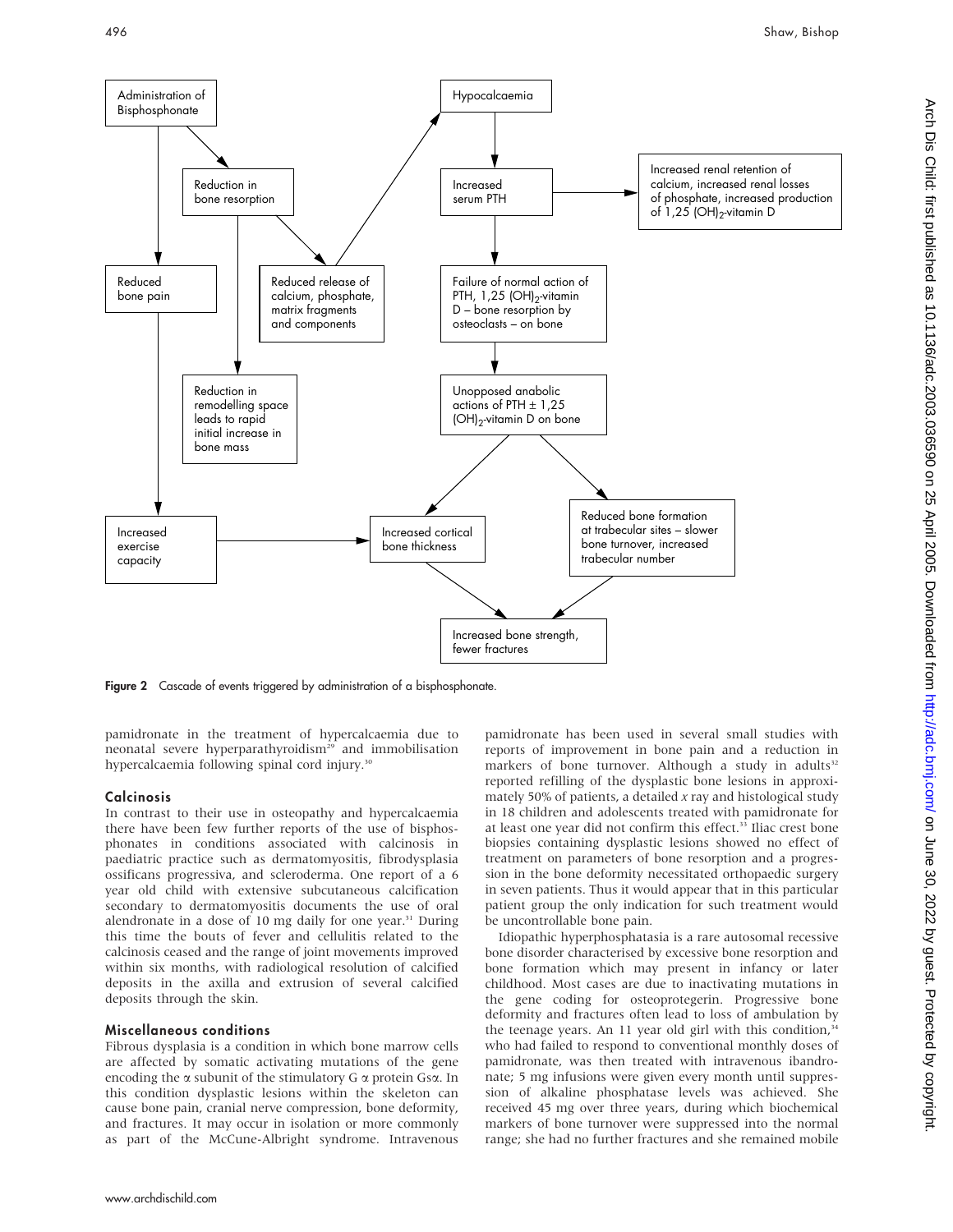and active at an age when two older affected siblings had become wheelchair bound. There were no adverse effects on bone mineralisation in a bone biopsy taken after 18 months of treatment.

There are also preliminary reports of the use of pamidronate in chronic recurrent multifocal osteitis.<sup>35</sup>

#### ADVERSE EFFECTS

The most commonly used protocol of 1 mg/kg/day on three successive days of pamidronate given intravenously results in an acute phase reaction characterised by high temperature, musculoskeletal aches and pains, and, occasionally, vomiting which is seen in up to 85% of patients. It is uncommon for the reaction to recur on subsequent cycles of treatment at this dose level. However, anecdotal information (personal communication, David Sillence) indicates that lower doses of pamidronate may be associated with a recurrence of the acute phase reaction on subsequent administration. Four infants with severe OI and preexisting respiratory compromise developed respiratory distress during their first treatment with pamidronate. Two of them required intensive care admission.<sup>36</sup> Acute reactions in relation to the administration of oral therapy have been seen with both alendronate and risedronate (personal communication, Francis Glorieux), with a lower grade but similar reaction to that seen in pamidronate, usually extending over a period of several days. Gastrointestinal upset has been reported with all orally administered bisphosphonates; risedronate is claimed to be less irritative than alendronate.

There have been several recent reports of severe symptomatic hypocalcaemia occurring after the administration of intravenous pamidronate or zoledronate.37 38 These occurred in individuals who either had undiagnosed vitamin D deficiency or hypoparathyroidism as a consequence of hypomagnesaemia or surgery. The importance of screening individuals appropriately prior to the use of a bisphosphonate is apparent. There have also been several reports of osteonecrosis of the jaw occurring in adult patients who have received intravenous pamidronate or zoledronate.<sup>39</sup> These have usually occurred in patients with malignancy and other risk factors for osteonecrosis; no causal relation has been established.

Potentially more serious problems have arisen from the over-zealous administration of pamidronate for non-specific bone pain, as reported by Whyte and colleagues.<sup>40</sup> In a child given the typical cycle of pamidronate at monthly intervals, they reported severe under-tubulation at the growing ends of long bones with an appearance not dissimilar to that seen in osteopetrosis which, presumably, had resulted from the failure to re-model the metaphyseal diaphyseal junction. A further report of slower than expected fracture healing, and healing after osteotomies, was given at the American Society of Bone and Mineral Research in 2003.<sup>41</sup> The slower healing was noted particularly in children with OI who had received bisphosphonates for three or more years and where osteotomies had been undertaken using a vibrating saw, possibly cauterising the ends of the bones prior to intramedullary rodding. Recent work has identified that the sclerotic metaphyseal lines seen at the ends of the long bones in children treated with pamidronate are due to retention of calcified cartilage which with time are replaced with bone.<sup>42</sup> It remains unclear whether there are likely to be longer term consequences of chronic bisphosphonate administration. Particularly with the drugs that have longer residence time in bone, consideration should be given to the potential for retention in bone, and release at a later date, perhaps during pregnancy in young women.

#### UNANSWERED QUESTIONS

Although there has been a considerable addition to the published literature on the use of bisphosphonates in children since 1997, there remain a number of unanswered questions which would benefit from future research. These include:

- N Criteria used to initiate treatment. In a scenario where a child is having recurrent low trauma fractures in conjunction with an abnormal bone density, the potential benefit from bisphosphonate treatment would outweigh any potential risk. However, this may not be the case for a child with a low bone density in the absence of fractures and it would appear inappropriate to administer bisphosphonates in this situation unless there were good evidence that the child was at high risk of fractures. Therefore future studies need to include outcome measures other than change in bone density, such as reduction in fracture frequency, which should ideally be performed as randomised controlled studies. The use of bisphosphonates in children with mild forms of OI who have infrequent fractures should be examined to ensure that the potential benefits on bone density and fracture frequency outweigh any potential risks.
- $\bullet$  Duration of treatment. There is currently little information to guide clinicians as to duration of treatment and what criteria should be used to indicate stopping treatment. Such criteria are likely to vary depending on the condition being treated; for example, a child with steroid induced osteoporotic fractures may only need treatment for one year, while a child with OI may require more prolonged treatment. The criteria used are likely to include bone density, fracture frequency, mobility, and biochemical markers of bone turnover. However, the urinary NTX/ creatinine ratio was not associated with histomorphometric measures of cancellous bone metabolism in children with osteogenesis imperfecta during treatment, so it is unclear as to the role of biochemical markers in monitoring therapy.<sup>14</sup>
- $\bullet$  Duration of treatment effect. It is currently unclear how long the effect of bisphosphonate treatment will last once discontinued. Again this is likely to be related to the condition being treated; for example, the impact on a child with juvenile arthritis will be related to the disease activity and the dosage of glucocorticoids.
- $\bullet$  Dose and frequency of administration. In the treatment of children with OI with intravenous pamidronate, most clinicians utilise a regime developed in Montreal of three infusions on consecutive days, with smaller but more frequent doses being used in younger children.<sup>43</sup> However, other dosage regimes varying from monthly to six monthly regimes have been used in OI and other conditions. Therefore further research to identify the lowest effective dose and treatment frequency is indicated.
- Role of other bisphosphonates. There are now a variety of different bisphosphonates that are available for clinical use which vary significantly in their potency. For example, ibadronate and zoledronate, which are administered intravenously, have potencies that are 10 and 100 times that of pamidronate. Zoledronate is currently being investigated in an international study in children with OI; if shown to be effective and free of significant adverse effects, it will have the advantage that it can be administered over 30 minutes as a single infusion every three months, thus reducing the need for hospital admission. There have been some preliminary studies examining the efficacy of oral bisphosphonates and further studies are indicated, including a comparison of an oral to an intravenous bisphosphonate.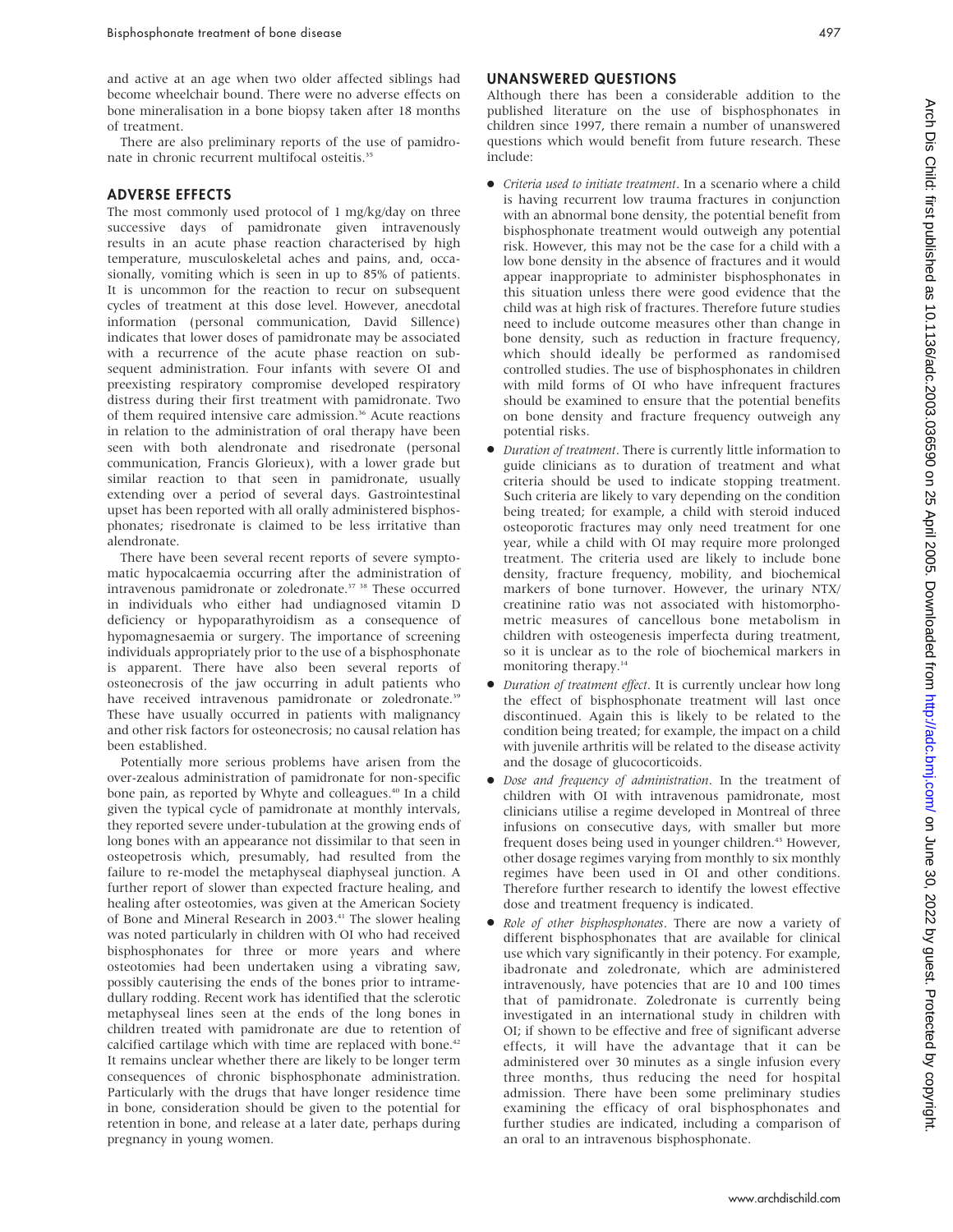• Use as prophylaxis. The majority of current usage in children is for conditions with significant clinical effects, for example, fractures in OI and bone pain in fibrous dysplasia. We are aware of them being administered prophylactically in conditions where a child has been identified as having a low bone density in the absence of fractures, and it has been felt important by the clinician responsible to offer treatment. However, in many of these conditions there is currently a lack of good evidence that the low bone density leads to an increased fracture frequency in the short or long term, and such studies are necessary to justify the use of prophylactic treatment. One condition where there is a high prevalence of abnormal bone density and fractures is juvenile idiopathic arthritis. A multicentre study in the UK is due to commence, which will examine the prophylactic use of a bisphosphonate. In many conditions where abnormal bone density has been identified, there is a need to understand the aetiology, as such knowledge may lead to alternative methods of prevention and treatment; for example, the role of hypogonadism in thalassaemia and the importance of appropriate sex steroid replacement in this group.<sup>44</sup>

## WHO SHOULD BE TREATING AND MONITORING PATIENTS?

The availability of bisphosphonates is undoubtedly a significant advance in the therapeutic armamentarium for bone disease in children. However, the case report of bisphosphonate induced osteopetrosis<sup>40</sup> illustrates the potential risks of misinterpretation of clinical information and the inappropriate use of a bisphosphonate. Such a case is unlikely to be isolated. The availability of bone densitometry for children leads to the identification of many children with chronic disease who have abnormal results, leading to a temptation for the clinician to administer treatment with a bisphosphonate. The potential pitfalls in the use of bone densitometry in children are not widely appreciated,<sup>45</sup> and incorrect interpretation may lead to misdiagnosis of abnormal bone density. The management of osteoporosis and related bone disorders in children is an evolving discipline with few clear guidelines to date. In view of these issues we would support the view that bisphosphonate therapy should be used only in the context of a well run clinical programme with specialist knowledge in the management of bone disease in children.<sup>46</sup>

#### Authors' affiliations .....................

#### N J Shaw, Department of Endocrinology, Birmingham Children's Hospital, UK

N J Bishop, Academic Unit of Child Health, Sheffield Children's Hospital, University of Sheffield, UK

Competing interests: NJS and NJB have received funding from Novartis and the Arthritism & Rheumatism Council for studies of bisphosphonates in osteogenesis imperfecta. NJB has acted as an independent consultant for Proctor & Gamble.

#### REFERENCES

- 1 Allgrove J. Biphosphonates. Arch Dis Child 1997;76:73–5.
- 2 Rogers MJ, Ji X, Russell RG, et al. Incorporation of bisphosphonates into adenine nucleotides by amoebae of the cellular slime mould Dictyostelium<br>discoideum. *Biochem J* 1994;**303**:303–11.
- 3 Luckman SP, Hughes DE, Coxon F, et al. Nitrogen-containing bisphosphonates inhibit the mevalonate pathway and prevent posttranslational prenylation of GTP-binding proteins, including Ras. J Bone Miner Res 1998;13:581–9.
- 4 Benford HL, McGowan NW, Helfrich MH, et al. Visualization of bisphosphonate-induced caspase-3 activity in apoptotic osteoclasts in vitro. Bone 2001;28:465–73.
- 5 Hosking D, Adami S, Felsenberg D, et al. Comparison of change in bone resorption and bone mineral density with once-weekly alendronate and daily
- 6 Reid IR, Brown JP, Burckhardt P, et al. Intravenous zoledronic acid in postmenopausal women with low bone density. N Engl J Med<br>2002;**346**:653–61.
- 7 Shoemaker LR. Expanding role of bisphosphonate therapy in children. J Pediatr 1999:134:264-
- 8 Glorieux FH, Bishop NJ, Plotkin H, et al. Cyclic administration of pamidronate in children with severe osteogenesis imperfecta. N Engl J Med 1998;339:947–52.
- 9 Astrom E, Soderhall S. Beneficial effect of long term intravenous bisphosphonate treatment of osteogenesis imperfecta. Arch Dis Child 2002;86:356–64.
- 10 Rauch F, Plotkin H, Zeitlin L, et al. Bone mass, size, and density in children and adolescents with osteogenesis imperfecta: effect of intravenous pamidronate therapy. J Bone Miner Res 2003;18:610–14.
- 11 Rauch F, Plotkin H, Travers R, et al. Osteogenesis imperfecta types I, III, and IV: effect of pamidronate therapy on bone and mineral metabolism. J Clin Endocrinol Metab 2003;88:986–92.
- 12 Montpetit K, Plotkin H, Rauch F, et al. Rapid increase in grip force after start of pamidronate therapy in children and adolescents with severe osteogenesis imperfecta. Pediatrics 2003;111:e601–3.
- 13 Zacharin M, Bateman J. Pamidronate treatment of osteogenesis imperfecta: lack of correlation between clinical severity, age at onset of treatment, predicted collagen mutation and treatment response. J Pediatr Endocrinol Metab 2002;15:163–74.
- 14 Rauch F, Travers R, Plotkin H, et al. The effects of intravenous pamidronate on the bone tissue of children and adolescents with osteogenesis imperfecta. J Clin Invest 2002;110:1293–9.
- 15 Plotkin H, Rauch F, Bishop NJ, et al. Pamidronate treatment of severe osteogenesis imperfecta in children under 3 years of age. J Clin Endocrinol Metab 2000;85:1846–50.
- 16 Noguera A, Ros JB, Pavia C, et al. Bisphosphonates, a new treatment for glucocorticoid-induced osteoporosis. *J Pediatr Endocrinol Metab*<br>2003;**16**:529–36.
- 17 Zacharin M, Cundy T. Osteoporosis pseudoglioma syndrome: treatment of spinal osteoporosis with intravenous bisphosphonates. J Pediatr 2000;137:410–15.
- 18 Kanumakala S, Boneh A, Zacharin M. Pamidronate treatment improves bone mineral density in children with Menkes disease. J Inherit Metab Dis 2002;25:391–8.
- 19 Henderson RC, Lark RK, Kecskemethy HH, et al. Bisphosphonates to treat osteopenia in children with quadriplegic cerebral palsy: a randomised<br>placebo-controlled clinical trial. *J Pediatr* 2002;**141**:644–51.
- 20 Steelman J, Zeitler P. Treatment of symptomatic pediatric osteoporosis with cyclic single-day intravenous pamidronate infusions. J Pediatr 2003;142:417–23.
- 
- 21 Brumsen C, Hamdy NAT, Papapoulos SE. Long term effects of<br>bisphosphonates on the growing skeleton. Medicine 1997;76:266–83.<br>22 Sakkers R, Kok D, Engelbert R, *et al.* Skeletal effects and functional outcome with olpadronate in children with osteogenesis imperfecta: a 2-year randomised placebo-controlled study. Lancet 2004;363:1427–31.
- 23 Bianchi ML, Cimaz R, Bardare M, et al. Efficacy and safety of alendronate for the treatment of osteoporosis in diffuse connective tissue diseases in children. Arthritis Rheum 2000;43:1960–6.
- 24 Young G, Shende A. Use of pamidronate in the management of acute cancer-related hypercalcaemia in children. Med Pediatr Oncol 1998;30:117–21.
- 25 Attard TM, Dhawan A, Kaufman SS, et al. Use of disodium pamidronate in children with hypercalcaemia awaiting liver transplantation. Pediatric Transplantation 1998;2:157–9.
- 26 Lteif AN, Zimmerman D. Bisphosphonates for treatment of childhood hypercalcaemia. Pediatrics 1998;102:990–2.
- 27 Go T. Low-dose etidronate therapy for immobilisation hypercalcaemia associated with Guillain-Barre syndrome. Acta Paediatr 2001;90:1202–4.
- 28 Rice AM, Rivkees SA. Etidronate therapy for hypercalcaemia in subcutaneous fat necrosis of the newborn. J Pediatr 1999;134:349–51.
- 29 Waller SC, Van't Hoff W. Pamidronate therapy in hyperparathyroid bone
- disease with severe hypercalcaemia. Ar*ch Dis Child* 2003;**88**(suppl 1):A74.<br>30 **Kedlaya D**, Brandstater ME, Lee JK. Immobilization hypercalcaemia in<br>incomplete paraplegia: successful treatment with pamidronate. Ar*ch Phys* Med Rehabil 1998;79:222–5.
- 31 Mukamel M, Horev G, Mimouni M. New insight into calcinosis of juvenile dermatomyositis: a study of composition and treatment. J Pediatr 2001;138:763–6.
- 32 Chapurlat RD, Delmas PD, Liens D, et al. Long term effects of intravenous pamidronate in fibrous dysplasia of bone. J Bone Miner Res 1997;12:1746–52.
- 33 Plotkin H, Rauch F, Zeitlin L, et al. Effect of pamidronate treatment in children with polyostotic fibrous dysplasia of bone. J Clin Endocrinol Metab 2003;88:4569–75.
- 34 Cundy T, Wheadon L, King A. Treatment of idiopathic hyperphosphatasia with intensive bisphosphonate therapy. J Bone Miner Res 2004;19:703–11.
- 35 Cleary AG, Davidson JE, Sills JA. Pamidronate treatment in chronic recurrent multifocal osteitis and SAPHO syndrome. Arch Dis Child 2003;88(suppl 1):A38.
- 36 Munns CF, Rauch F, Mier RJ, et al. Respiratory distress with pamidronate treatment in infants with severe osteogenesis imperfecta. Bone 2004;35:231–4.
- 37 Peter R, Mishra V, Fraser WD. Severe hypocalcaemia after being given intravenous bisphosphonate. BMJ 2004;328:335–6.